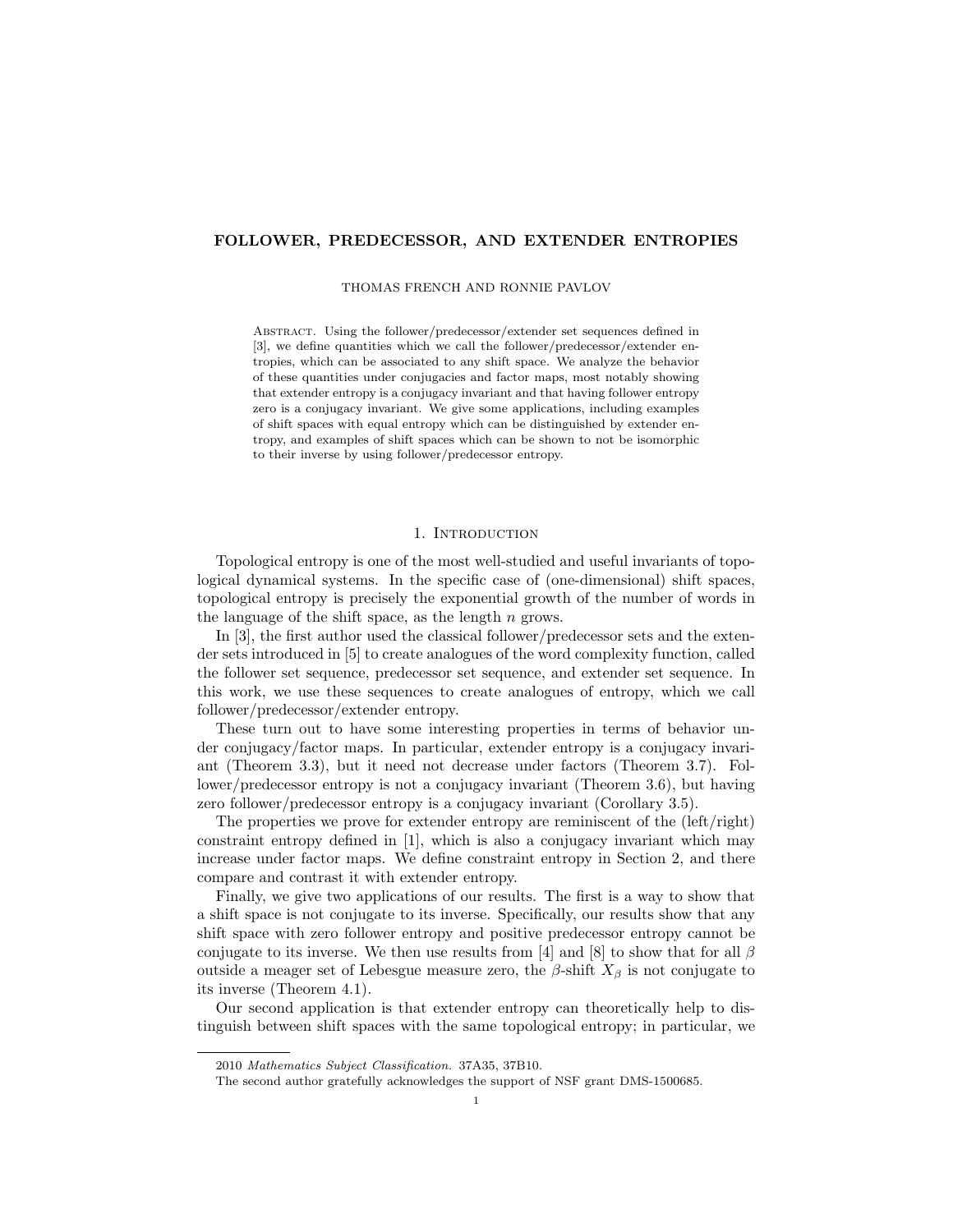prove that the only restrictions on extender and topological entropy is that the first must be less than or equal to the second (Theorem 4.3).

## 2. Definitions and preliminaries

**Definition 2.1.** A topological dynamical system is a pair  $(X, T)$  where X is a compact metric space and  $T : X \to X$  is continuous. If T is also a homeomorphism, then  $(X, T)$  is **invertible**.

In this paper, the topological dynamical systems considered will be symbolically defined. Let A denote a finite set, which we will refer to as our alphabet.

**Definition 2.2.** A word over A is a member of  $A^n$  for some  $n \in \mathbb{N}$ . We denote the length of a word w by |w| and the set of all words on  $A$  by  $A^*$ .

**Definition 2.3.** For any words  $v \in A^n$  and  $w \in A^m$ , we define the **concatenation** vw to be the pattern in  $A^{n+m}$  whose first n letters are the letters forming v and whose next  $m$  letters are the letters forming  $w$ .

**Definition 2.4.** A word w is a **prefix** of a right-infinite sequence z if the first  $|w|$ -many letters of z are the letters forming w. We denote the n-letter prefix of a sequence z by  $(z)_n$ .

**Definition 2.5.** A shift space is a set  $X \subset A^G$  ( $G = \mathbb{Z}$  or N) which is closed and invariant under the left shift map  $\sigma$  defined by  $(\sigma x)(n) = x(n+1)$  for  $n \in G$ . A shift space is called two-sided if  $G = \mathbb{Z}$  and one-sided if  $G = \mathbb{N}$ . All shift spaces we consider are two-sided unless explicitly specified otherwise.

For any shift space X,  $(X, \sigma)$  is a topological dynamical system, and it is invertible if X is a two-sided shift space. In that case,  $(X, \sigma^{-1})$  is also a topological dynamical system.

**Definition 2.6.** The language of a shift space X, denoted by  $L(X)$ , is the set of all words which appear in points of X. For any finite  $n \in \mathbb{N}$ ,  $L_n(X) := L(X) \cap A^n$ , the set of words in the language of  $X$  with length  $n$ . The **complexity sequence** of a shift space X is  $\{|L_n(X)|\}_{n\in\mathbb{N}}$ . That is, the complexity sequence is the sequence which records the number of words of length  $n$  appearing in some point of  $X$  for every length n.

**Definition 2.7.** For any shift space  $X$  over the alphabet  $A$ , and any word  $w$  in the language of X, we define the **follower set of** w in X,  $F_X(w)$ , to be the set of all finite words  $u \in L(X)$  such that the word wu occurs in some point of X. The **predecessor set of** w in X,  $P_X(w)$ , is defined to be the set of all finite words  $s \in L(X)$  such that the word sw occurs in some point of X. In some works, the follower and predecessor sets have been defined to be the set of all one-sided infinite sequences (in  $A^{\mathbb{N}}$  or  $A^{-\mathbb{N}}$  for followers and predecessors, respectively) which may follow/precede  $w$ . This definition is equivalent for followers, and in the case of a two-sided shift, for predecessors as well. For a one-sided shift, of course, no infinite sequence may precede a word  $w$ . The results of this paper will apply for either definition in any case where that definition makes sense.

**Definition 2.8.** For any shift space  $X$  over the alphabet  $A$ , and any word  $w$  in the language of X, we define the **extender set of w in** X,  $E_X(w)$ , to be the set of all pairs  $(s, u)$  where  $s, u \in L(X)$  and the word swu occurs in some point of X.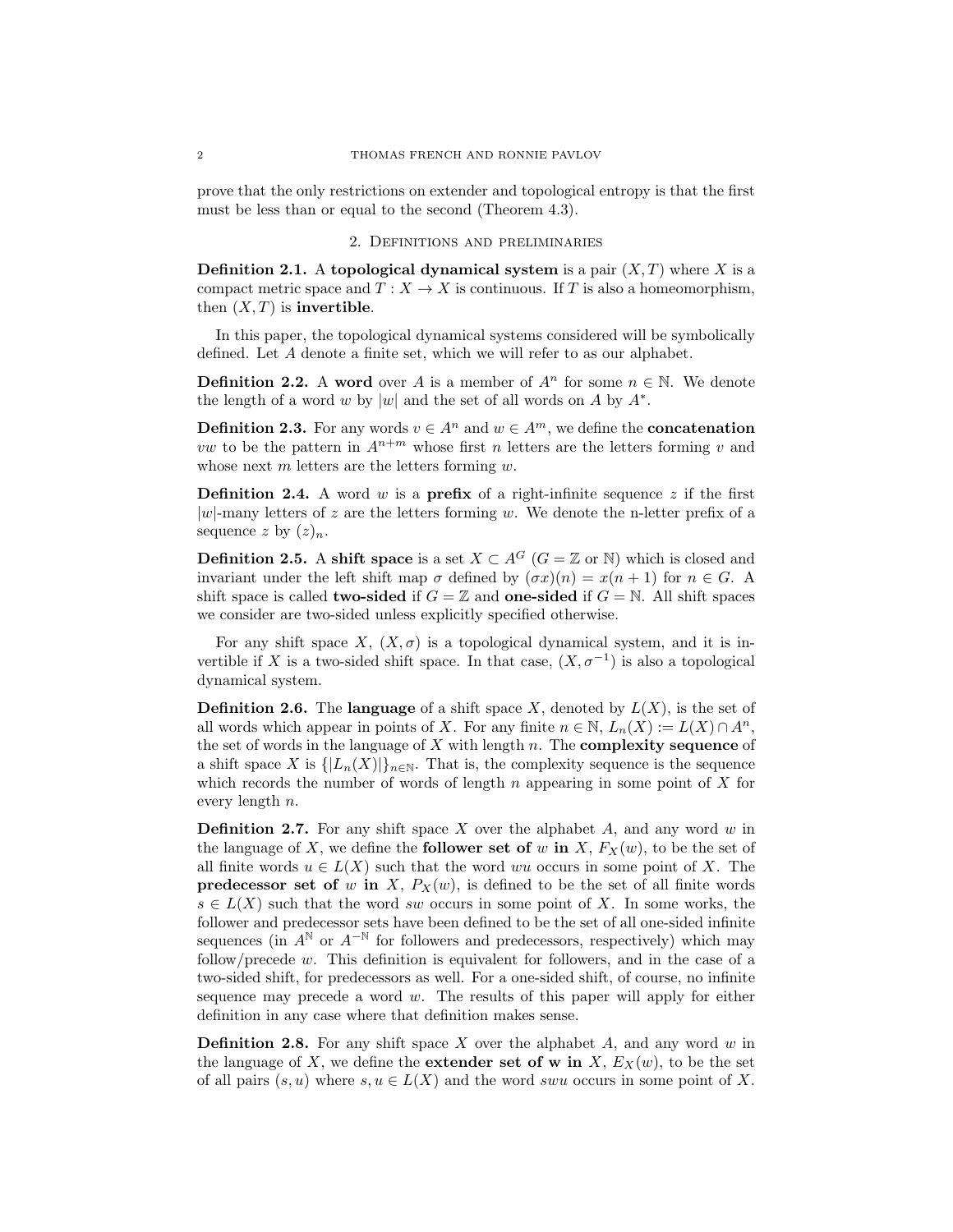Again, a definition replacing finite words with infinite sequences is equivalent in the two-sided case.

**Remark 2.9.** For any word  $w \in L(X)$ , define the surjective projection function  $f_w: E_X(w) \to F_X(w)$  by  $f(s, u) = u$ . Any two words w, v with the same extender set would have the property then that  $f_w(E_X(w)) = f_v(E_X(v))$ , that is, that w and  $v$  have the same follower set. Similarly, words which have the same extender set also have the same predecessor set.

**Definition 2.10.** For any positive integer n, define the sets  $F_X(n) = \{F_X(w) \mid w \in$  $L_n(X)$ ,  $P_X(n) = \{P_X(w) \mid w \in L_n(X)\}$ , and  $E_X(n) = \{E_X(w) \mid w \in L_n(X)\}$ .

**Definition 2.11.** Given a shift space  $X$ , the follower set sequence of  $X$  is the sequence  $\{ |F_X(n)| \}_{n \in \mathbb{N}}$ , the **predecessor set sequence of** X is the sequence  $\{|P_X(n)|\}_{n\in\mathbb{N}}$ , and the extender set sequence of X is the sequence  $\{|E_X(n)|\}_{n\in\mathbb{N}}$ . These sequences measure the number of distinct follower/predecessor/extender sets of words of length  $n$  in  $X$ .

By Remark 2.9, for any  $X$  and  $n$ ,

(2.1) 
$$
|E_X(n)| \ge |P_X(n)|
$$
 and  $|E_X(n)| \ge |F_X(n)|$ .

**Example 2.12.** The full shift on the alphabet A is just the shift space  $X = A^{\mathbb{Z}}$ . Then any word  $w \in L(X)$  may be followed legally by any word  $v \in L(X)$ , and thus the follower sets of all words are the same. Hence there is only one follower set in a full shift. Similarly, there is only one predecessor and one extender set in a full shift. Then  $\{|F_X(n)|\}_{n\in\mathbb{N}} = \{|P_X(n)|\}_{n\in\mathbb{N}} = \{|E_X(n)|\}_{n\in\mathbb{N}} = \{1, 1, 1, ...\}.$ 

**Example 2.13.** The even shift is the sofic shift space X with alphabet  $\{0, 1\}$ defined by forbidding runs of 0 symbols of odd length between two nearest 1 symbols. It is a simple exercise to show that the even shift has exactly three follower sets:  $F_X(0)$ ,  $F_X(1)$ , and  $F_X(10)$ . It also has six extender sets:  $E_X(0)$ ,  $E_X(1)$ ,  $E_X(00)$ ,  $E_X(01)$ ,  $E_X(10)$ , and  $E_X(010)$ . The follower set sequence of the even shift is  $\{ |F_X(n)| \}_{n \in \mathbb{N}} = \{2, 3, 3, 3, ...\}$  (the predecessor set sequence is the same by symmetry of X) and the extender set sequence is  $\{|E_X(n)|\}_{n\in\mathbb{N}} = \{2, 5, 6, 6, ...\}.$ 

**Example 2.14.** The **context-free shift** C is the shift space with alphabet  $\{a, b, c\}$ consisting of all  $x$  where any two nearest  $c$  symbols must have a word of the form  $a^n b^n$  between them. The follower set of a word in the context-free shift depends only on its final letter, the location of the final c appearing in the word (if any), and the location after that c where the first  $b$  appears (if any). Thus we have the upper bound  $|F_C(n)| < 3n^2$ . Similarly, the extender set of a word in the context-free shift depends only on its first and last letters, the locations of the first and last  $c$  in the word (if any), as well of the locations of the last  $a$  before the first  $c$ , and the first  $b$ after the final c (if any), yielding the upper bound  $|E_C(n)| < 9n^4$ .

**Definition 2.15.** A factor map from a topological dynamical system  $(X, T)$  to a topological dynamical system  $(Y, S)$  is a surjective map  $\varphi: X \to Y$  where for any  $x \in X$ ,  $S\varphi(x) = \varphi(Tx)$ . If  $\varphi$  is a bijection, then it is called a **conjugacy** and we say that  $(X, T)$  and  $(Y, S)$  are **conjugate**.

The well-known Curtis-Lyndon-Hedlund theorem states that a factor map  $\phi$ from a two-sided shift space  $(X, \sigma)$  to another two-sided shift space  $(Y, \sigma)$  must be a so-called sliding block code, i.e. there exists r (called the **radius** of  $\phi$ ) so that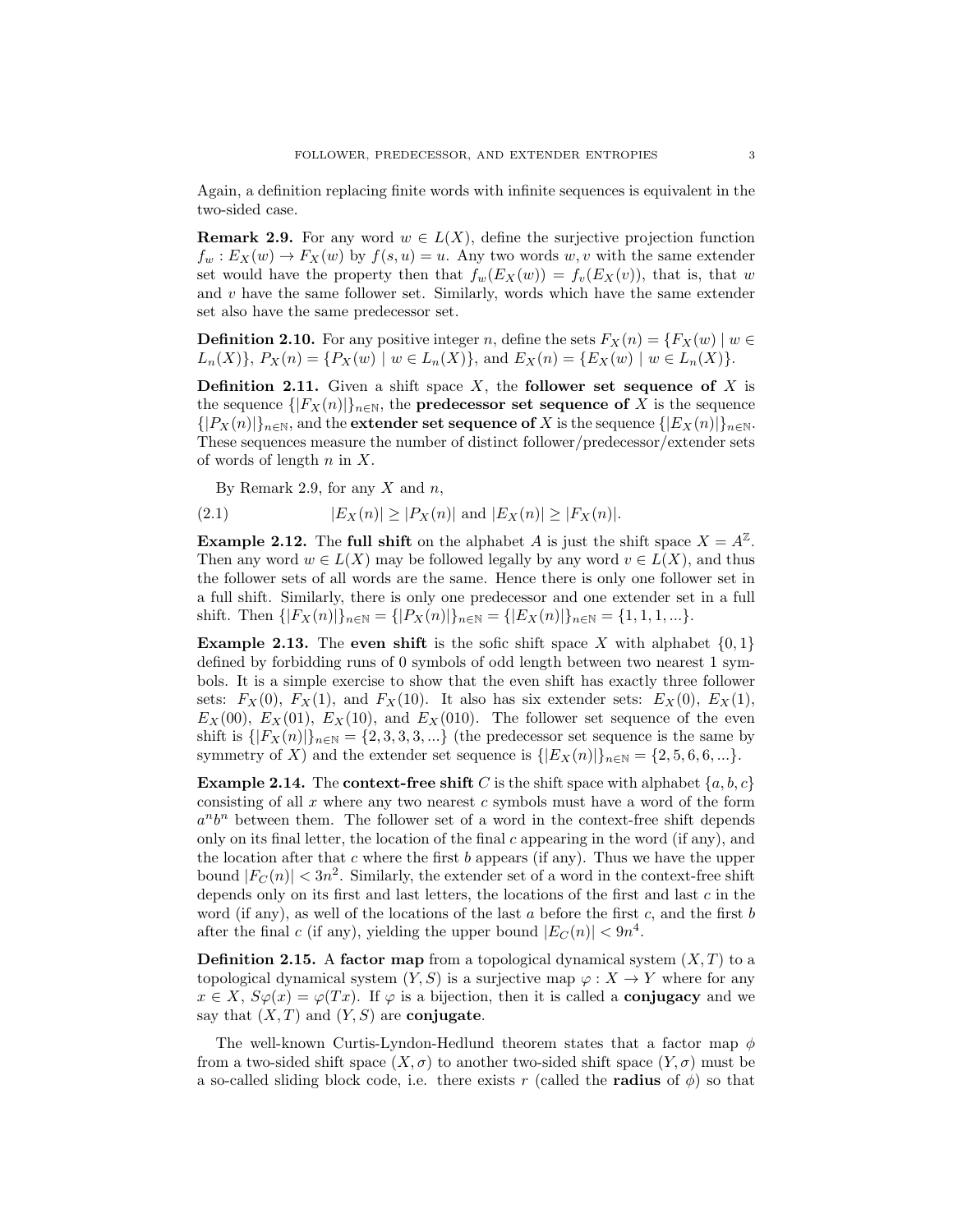$(\phi(x))(i)$  depends only on  $x(i - r) \dots x(i + r)$  for all  $x \in X$  and  $i \in \mathbb{Z}$ . A factor map with radius  $\theta$  is called 1-block, because it is induced by a map between the alphabets of the shifts.

**Definition 2.16.** Given a shift space X, the **topological entropy of** X is given by

$$
h(X) = \lim_{n \to \infty} \frac{1}{n} \log |L_n(X)|.
$$

It is well-known that topological entropy is a conjugacy invariant.

**Definition 2.17.** Given a shift space  $X$ , the **extender entropy of**  $X$  is given by

$$
h_E(X) = \lim_{n \to \infty} \frac{1}{n} \log |E_X(n)|.
$$

The existence of this limit is given by Theorem 3.1.

**Definition 2.18.** Given a shift space X, the **follower entropy of** X is given by

$$
h_F(X) = \limsup_{n \to \infty} \frac{1}{n} \log |F_X(n)|.
$$

The **predecessor entropy**  $h_P(X)$  is defined in an analogous fashion using predecessor sets.

By (2.9), for any X,  $h_E(X) \geq h_P(X)$  and  $h_E(X) \geq h_F(X)$ .

Remark 2.19. It is clear from the upper bounds observed in Example 2.14 that for the context-free shift C, we have  $h_F(C) = h_P(C) = h_E(C) = 0$ .

**Definition 2.20.** For any two-sided shift space X, define  $\hat{X}$  to be its reversed shift, i.e.  $\dots x(-1)x(0)x(1)\dots \in \widehat{X}$  iff  $\dots x(1)x(0)x(-1)\dots \in X$ .

The following lemmas are immediate from definitions and are presented without proof.

**Lemma 2.21.** For any two-sided shift space  $X$ ,  $(X, \sigma^{-1})$  and  $(\widehat{X}, \sigma)$  are conjugate.

**Lemma 2.22.** For any two-sided shift space X,  $h_F(X) = h_P(\widehat{X})$  and  $h_P(X) =$  $h_F(\widehat{X})$ .

**Example 2.23.** Given  $\beta > 1$ , let  $d_{\beta} : [0, 1) \rightarrow \{0, \ldots, \lceil \beta \rceil - 1\}^{\mathbb{N}}$  be the map which sends each point  $x \in [0, 1)$  to its expansion in base  $\beta$ . That is, if  $x = \sum_{n=1}^{\infty}$  $n=1$  $\bar{x}_n$  $\frac{\omega_n}{\beta^n}$ , then  $d_{\beta}(x) = x_1 x_2 x_3 \dots$  (In the case where x has more than one  $\beta$ -expansion, we take the lexicographically largest expansion.) The closure of the image,  $d_{\beta}([0,1))$ , is a one-sided shift space called the  $\beta$ -shift, denoted  $X_{\beta}$  and originally defined in [7]. An equivalent characterization of the  $\beta$ -shift is given by the right-infinite sequence  $d^*_{\beta}(1) := \lim_{x \nearrow 1} d_{\beta}(x)$ . For any sequence x on the alphabet  $\{0, ..., \lfloor \beta \rfloor\}, x \in X_{\beta}$  if and only if every  $\sigma^n x$  is lexicographically less than or equal to  $d^*_{\beta}(1)$  (see [6]).

Though  $\beta$ -shifts are one-sided shift spaces as defined, each  $X_{\beta}$  has a two-sided version defined as the set of all sequences on the same alphabet where every subword is a subword of some point in the one-sided version. (This is just the so-called natural extension.) Unless otherwise stated,  $\beta$ -shifts in this paper refer to those two-sided versions.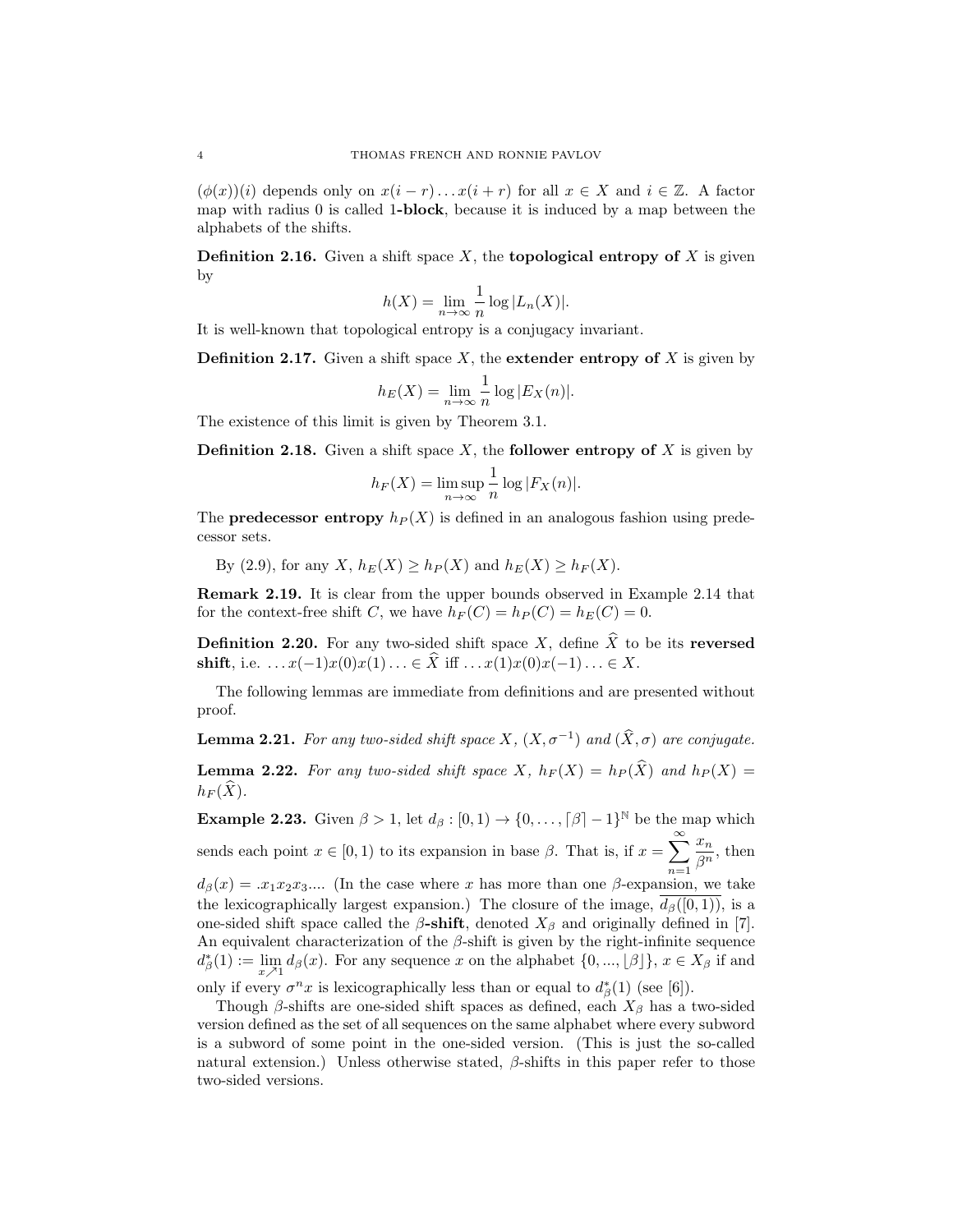**Remark 2.24.** There is yet another equivalent definition of  $\beta$ -shifts. If  $T_\beta : [0, 1) \rightarrow$ [0, 1] is given by  $T_\beta(x) = \beta x \pmod{1}$ , then the one-sided  $\beta$ -shift  $X_\beta$  is a symbolic coding of  $T_\beta$ : for any  $i \in \mathbb{N}$ ,  $x \in [0, 1)$ ,  $\sigma^i(d_\beta(x)) = k$  if and only if  $T_\beta^i(x) \in \left[\frac{k}{\beta}, \frac{k+1}{\beta}\right)$ . So,  $X_{\beta}$  is the smallest shift space containing such codings of all  $x \in [0, 1)$ . Though this definition has great historical importance in the study of  $\beta$ -shifts, we will not use it further in this work.

The following results about follower/predecessor set sequences for  $\beta$ -shifts were proved in [4].

**Theorem 2.25.** For any  $\beta$ -shift  $X_{\beta}$  and any  $n$ ,  $|F_{X_{\beta}}(n)| \leq n+1$ .

**Theorem 2.26.** For any  $\beta$ -shift  $X_{\beta}$  and any n,  $|P_{X_{\beta}}(n)|$  is equal to the number of n-letter subwords of  $d^*_{\beta}(1)$ .

The latter is particularly useful when combined with the following result of Schmeling.

**Theorem 2.27** ([8], Theorems B and E). For all  $\beta$  outside a meager set of Lebesgue measure 0, all words in  $L(X_\beta)$  appear as subwords of  $d^*_\beta(1)$ .

Since  $h(X_\beta) = \log \beta$  for all  $\beta$ , the following corollary is immediate and will be useful in several later arguments.

Corollary 2.28. For all  $\beta$ ,  $h_F(X_{\beta}) = 0$ . For all  $\beta$  outside a meager set of Lebesgue measure 0,  $h_E(X_\beta) = h_P(X_\beta) = h(X_\beta) = \log \beta$ .

Finally, we briefly recall some definitions from [1] which are somewhat similar to ours.

**Definition 2.29.** Given a shift space X, a word  $w \in L(X)$  is a left constraint if we can write  $w = av$  for  $a \in A$  and  $F_X(av) \neq F_X(v)$ .

**Definition 2.30.** Given a shift space  $X$ , the **left constraint entropy** is

$$
h_C(X) = \limsup_{n \to \infty} \frac{\log |\{w \in L_n(X) : w \text{ is a left constraint}\}|}{n}.
$$

Buzzi also defined right constraints and right constraint entropy, and proved many useful structural properties on  $X$  under the hypothesis that either constraint entropy is strictly smaller than the topological entropy; such shift spaces were called subshifts of quasi-finite type in [1]. Any  $\beta$ -shift, for instance, is a subshift of quasi-finite type.

More directly relevant to our definitions is the fact that left constraint entropy is a conjugacy invariant which may increase under factor maps, just like extender entropy. One interesting observation is that the definition of left constraint entropy involves only follower sets, and our follower entropy is not a conjugacy invariant. This can be explained by another difference; in the definition of left constraint entropy, a single follower set corresponding to multiple words is counted multiple times, whereas in our definitions it would be counted only once.

# 3. The behavior of extender and follower entropy under products, conjugacies, and factors

**Theorem 3.1.** The limit in the definition of extender entropy exists for every shift space X.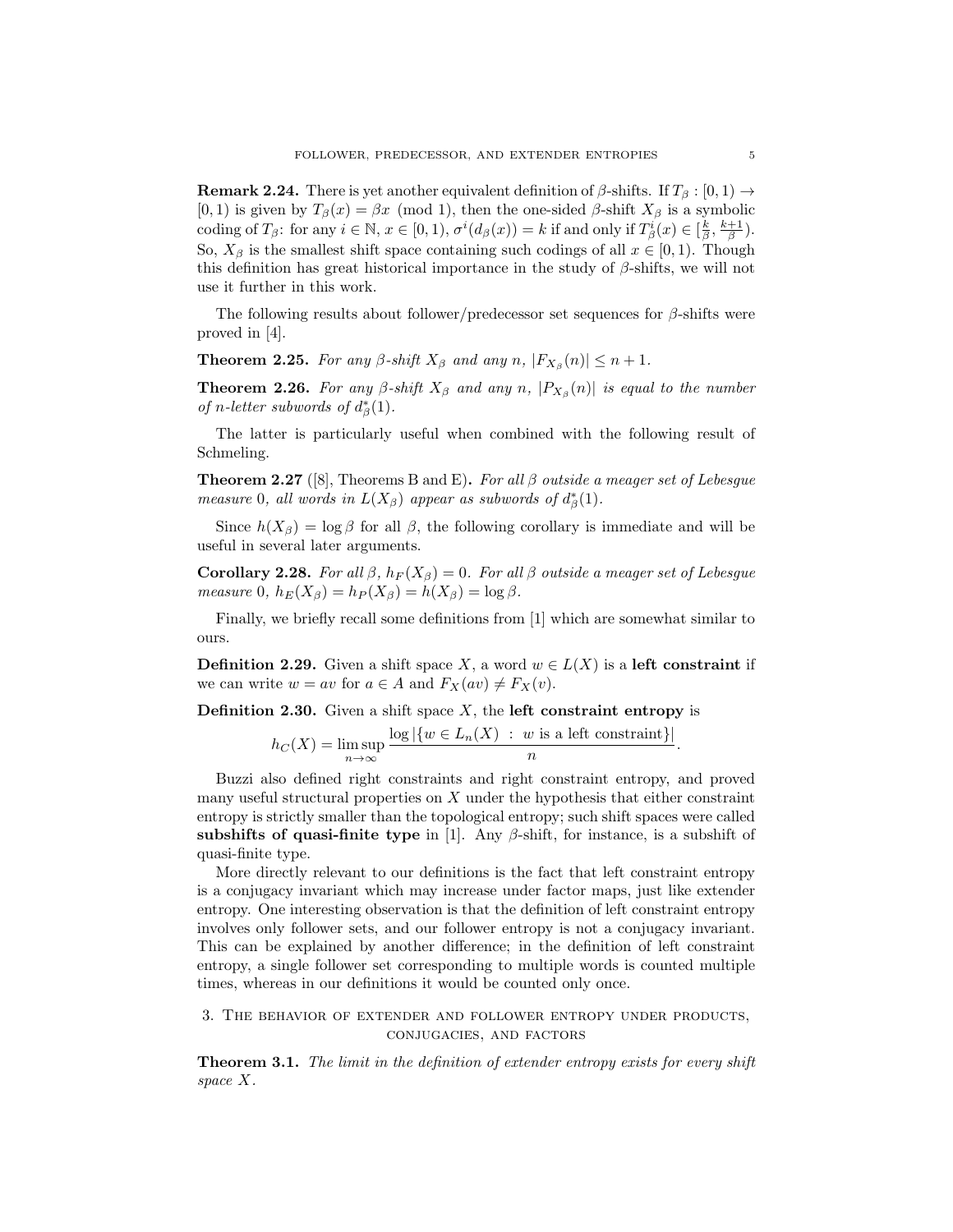*Proof.* We claim that for every  $m, n \in \mathbb{N}$ ,  $|E_X(n+m)| \leq |E_X(n)| \cdot |E_X(m)|$ . Once this is verified, the existence of the limit follows from usual submultiplicativity arguments (i.e. the application of Fekete's Lemma.)

To this end, we will define an injection  $g: E_X(n+m) \to E_X(n) \times E_X(m)$ . The definition of g is as follows: for each extender set E in  $E_X(n+m)$ , arbitrarily choose a word  $w \in L_{n+m}(X)$  for which  $E = E_X(w)$ , then write  $w = uv$  for  $u \in L_n(X)$ and  $v \in L_m(X)$ , and define  $g(E) = (E_X(u), E_X(v))$ .

It's clear that g has the claimed domain and co-domain. We must only check that it is injective. To see this, we assume that  $g(E) = g(E') = (F_1, F_2)$  for  $E, E' \in E_X(n+m)$ . Then  $E = E_X(u_1u_2)$  and  $E' = E_X(u'_1u'_2)$  where  $E_X(u_1) =$  $E_X(u_1') = F_1$  and  $E_X(u_2) = E_X(u_2') = F_2$ . Then, for any  $(\ell, r) \in E$ ,  $\ell u_1 u_2 r \in X$ . Since  $E_X(u_1) = E_X(u_1'), \, \ell u_1' u_2 r \in X.$  Since  $E_X(u_2) = E_X(u_2'), \, \ell u_1' u_2' r \in X,$  and so  $(\ell, r) \in E_X(u'_1u'_2)$ . Since  $(\ell, r)$  was arbitrary,  $E = E_X(u_1u_2) \subset E_X(u'_1u'_2) = E'$ . A trivially similar proof shows that  $E' \subset E$ , so  $E = E'$ , and we've verified injectivity of g. This implies the claimed inequality  $|E_X(n+m)| \leq |E_X(n)| \cdot |E_X(m)|$ , and so the existence of extender entropy as outlined above.

 $\Box$ 

**Theorem 3.2.** Extender entropy is additive under products, i.e. if  $X_1, X_2$  are shift spaces, then  $h_E(X_1 \times X_2) = h_E(X_1) + h_E(X_2)$ .

*Proof.* Any word in  $L_n(X_1 \times X_2)$  can be written as a pair  $(w_1, w_2)$ , where  $w_i$  is given by the *i*th coordinate of letters in  $w$ . It is immediate from the definition of Cartesian product and extender set that  $E_{X_1 \times X_2}(w_1, w_2) = \{((s, s'), (u, u'))$ :  $(s, u) \in E_{X_1}(w_1), (s', u') \in E_{X_2}(w_2)$ . Then,  $(w_1, w_2)$  and  $(w'_1, w'_2)$  have the same extender set in  $X_1 \times X_2$  iff  $w_1$  and  $w'_1$  have the same extender set in  $X_1$  and  $w_2$ and  $w'_2$  have the same extender set in  $X_2$ . Therefore

$$
|E_{X_1 \times X_2}(n)| = |E_{X_1}(n)||E_{X_2}(n)|,
$$

and taking logarithms, dividing by n, and letting  $n \to \infty$  yields  $h_E(X_1 \times X_2) =$  $h_E(X_1) + h_E(X_2)$ .

 $\Box$ 

**Theorem 3.3.** Extender entropy is a conjugacy invariant, i.e. if  $X$  and  $Y$  are conjugate shift spaces, then  $h_E(X) = h_E(Y)$ .

*Proof.* Suppose that X and Y are conjugate shift spaces, via a conjugacy  $\phi: X \to Y$ Y. Since  $\phi$  is a sliding block code, it has a radius r, meaning that  $x(-r) \dots x(r)$ uniquely determines  $(\phi(x))(0)$ . We can then decompose  $\phi = \psi \circ f^{[-r,r]}$ , where  $f^{[-r,r]}: X \to X^{[-r,r]}$  is the canonical conjugacy from X to its higher-block presentation  $X^{[-r,r]}$  and  $\psi: X^{[-r,r]} \to Y$  is a 1-block conjugacy. We will prove Theorem 3.3 by showing first that  $h_E(X) = h_E(X^{[-r,r]})$  and then that  $h_E(X^{[-r,r]}) \ge h_E(Y)$ , implying that  $h_E(X) \geq h_E(Y)$ ; reversing the roles of X and Y then shows that  $h_E(X) = h_E(Y)$ . For notational convenience, we from now on use Z to denote  $X^{[-r,r]}$  and f to denote  $f^{[-r,r]}$ . We need the following auxiliary fact:

**Fact 1:** For  $n \geq 2r$  and  $w, w' \in L_n(X)$ ,  $E_Z(f(w)) = E_Z(f(w'))$  if and only if  $E_X(w) = E_X(w')$  and  $w(i) = w'(i)$  for all  $1 \leq i \leq 2r$  and  $n - 2r < i \leq n$ .

 $\implies$ : Assume that  $E_Z(f(w)) = E_Z(f(w'))$ . Note that by the rules defining  $Z = X^{[-r,r]}$ , any letter  $a \in A^{[-r,r]}$  (the alphabet of Z) for which  $f(w)a \in L(Z)$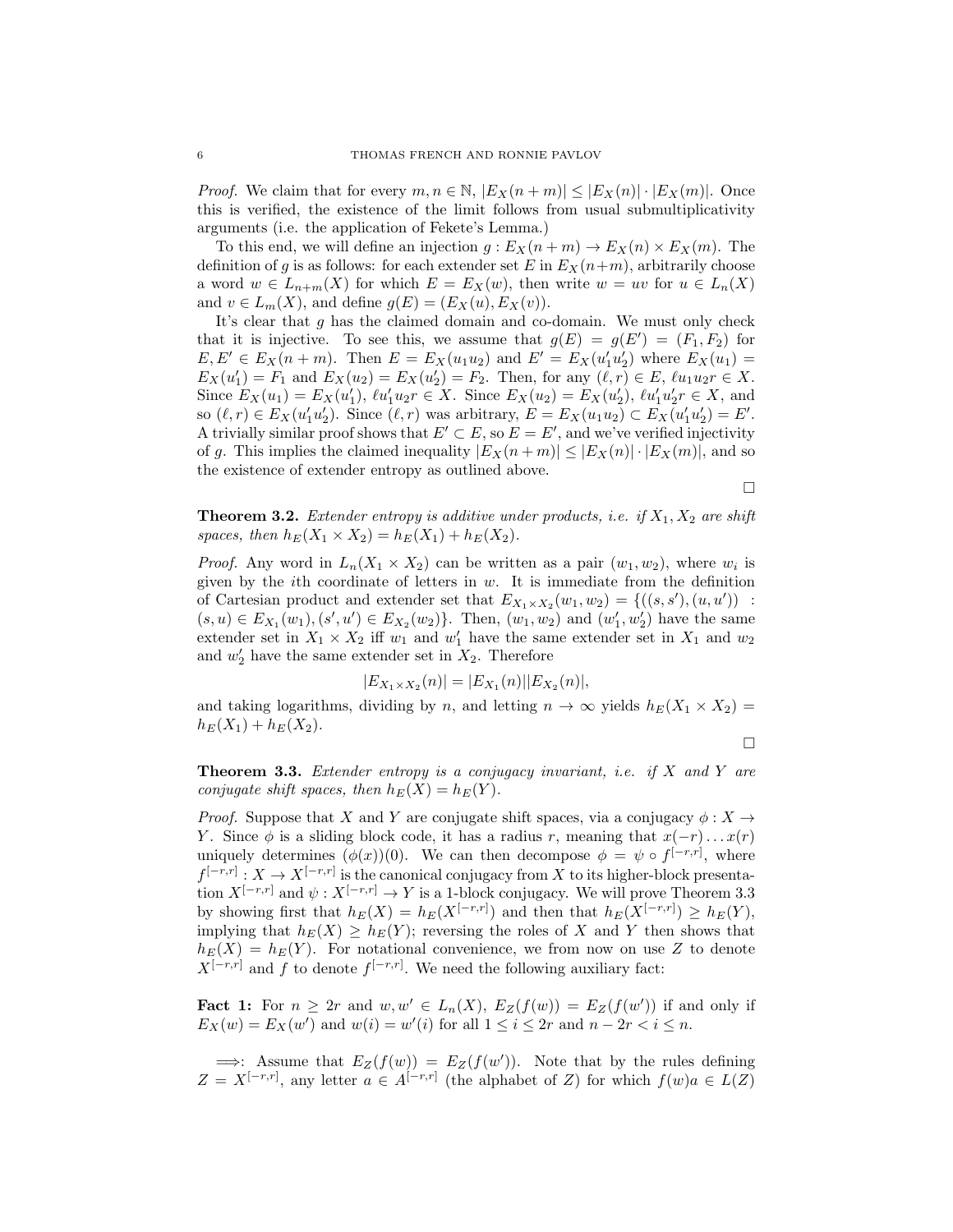must have first  $2r$  letters (in A) equal to the final  $2r$  letters (in A) of w. Therefore, it must be the case that  $w$  and  $w'$  agree on their final  $2r$  letters, and a trivially similar argument shows the same about the first  $2r$  letters.

Now, choose any  $(u, v) \in E_X(w)$ . Then  $uvw \in X$ , and so clearly  $f(uwv) \in Z$ . We can then write  $f(uwv) = f(u)sf(v)t f(v)$ , where s is determined by the final 2r letters of u and initial 2r letters of w, and t is determined by the final  $2r$  letters of w and initial 2r letters of v. Since  $w, w'$  agree on their first and last 2r letters,  $f(uw'v) = f(u)sf(w')tf(v)$ . But then since  $E_Z(f(w)) = E_Z(f(w'))$ , and  $f(uwv) =$  $f(u)sf(w)tf(v) \in Z$ , it must be the case that  $f(uw'v) = f(u)sf(w')tf(v) \in Z$ . But then since f is invertible,  $uw'v \in X$  and so  $(u, v) \in E_X(w')$ . Since  $(u, v)$  was an arbitrary element of  $E_X(w)$ , we've shown that  $E_X(w) \subseteq E_X(w')$ , and a trivially similar argument shows the reverse, so  $E_X(w) = E_X(w')$ .

 $\iff$ : Assume that  $E_X(w) = E_X(w')$  and that  $w(i) = w'(i)$  for all  $1 \leq i \leq 2r$ and  $n - 2r < i \leq n$ . Choose any  $(u, v) \in E_Z(f(w))$ , meaning that  $uf(w)v \in Z$ . Then clearly  $f^{-1}(uf(w)v) \in X$ , and can be written as  $\overline{u}w\overline{v}$ . Similar arguments to those used in the reverse direction show that since  $w, w'$  share the same first and last  $2r$  letters,  $f^{-1}(uf(w')v) = \overline{u}w'\overline{v}$ . Since  $E_X(w) = E_X(w')$  and  $f^{-1}(uf(w)v) =$  $\overline{u}w\overline{v} \in X$ , it must be the case that  $f^{-1}(uf(w')v) = \overline{u}w'\overline{v} \in X$  as well. But then  $uf(w')v ∈ Z$ . Since u, v were arbitrary, we've shown that  $E_Z(f(w)) ⊆ E_Z(f(w'))$ , and a trivially similar argument shows the reverse, so  $E_Z(f(w)) = E_Z(f(w'))$ , completing the proof of Fact 1.

Fact 1 implies that for every  $n > 4r$ ,  $|E_X(n)| \leq |E_Z(n)| \leq |E_X(n)| \cdot |A|^{4r}$ . Upon taking logarithms, dividing by n, and letting  $n \to \infty$ , we see that  $h_E(X) = h_E(Z)$ . It remains to prove that  $h_E(Z) \geq h_E(Y)$ , for which we will use only the fact that  $\psi: Z \to Y$  is a 1-block conjugacy. Since  $\psi^{-1}$  is a sliding block code, it has a radius s, meaning that  $(\psi(x))(-s) \dots (\psi(x))(s)$  uniquely determines  $x(0)$ . The final step in our proof is the following auxiliary fact:

**Fact 2:** If  $E_Z(w) = E_Z(w')$  and  $u, v \in A^s$  are such that  $uvw \in L(Z)$  (meaning that  $uw'v \in L(Z)$  also), then  $E_Y(\psi(w)) = E_Y(\psi(w'))$ .

To see this, suppose that  $E_Z(w) = E_Z(w')$  and  $u, v \in A^s$  are such that  $uwv, uw'v \in A^s$  $L(Z)$ , and recall that  $\psi$  is a 1-block map. Our key observation is that

(3.1)  

$$
E_Y(\psi(uwv)) = \bigcup_{x \in \psi^{-1}(\psi(uwv))} \psi(E_Z(x)) = \bigcup_{y \in \psi^{-1}(u), z \in \psi^{-1}(v) \text{ s.t. } ywz \in L(Z)} \psi(E_Z(ywz)).
$$

Here, the second equality uses the fact that any  $x \in \psi^{-1}(uvw)$  must have a w at its center since s is the radius of  $\psi^{-1}$ .

We now note that since  $E_Z(w) = E_Z(w')$ , the sets  $\{y \in \psi^{-1}(u), z \in \psi^{-1}(v) \text{ s.t. }$  $ywz \in L(Z)$  and  $\{y \in \psi^{-1}(u), z \in \psi^{-1}(v) \text{ s.t. } yw'z \in L(Z)\}\$  are the same. For the same reason, given any pair  $y, z$  in this set,  $E_Z(ywz) = E_Z(yw'z)$ . Combining with (3.1), we see that indeed  $E_Y(\psi(uwv)) = E_Y(\psi(uw'v))$ , completing the proof.

By Fact 2, for every  $n > 2s$ ,  $|E_Y(n)| \leq |E_Z(n-2s)| \cdot |A|^{2s}$ . Upon taking logarithms, dividing by n, and letting  $n \to \infty$ , we see that  $h_E(Z) \geq h_E(Y)$ . Combining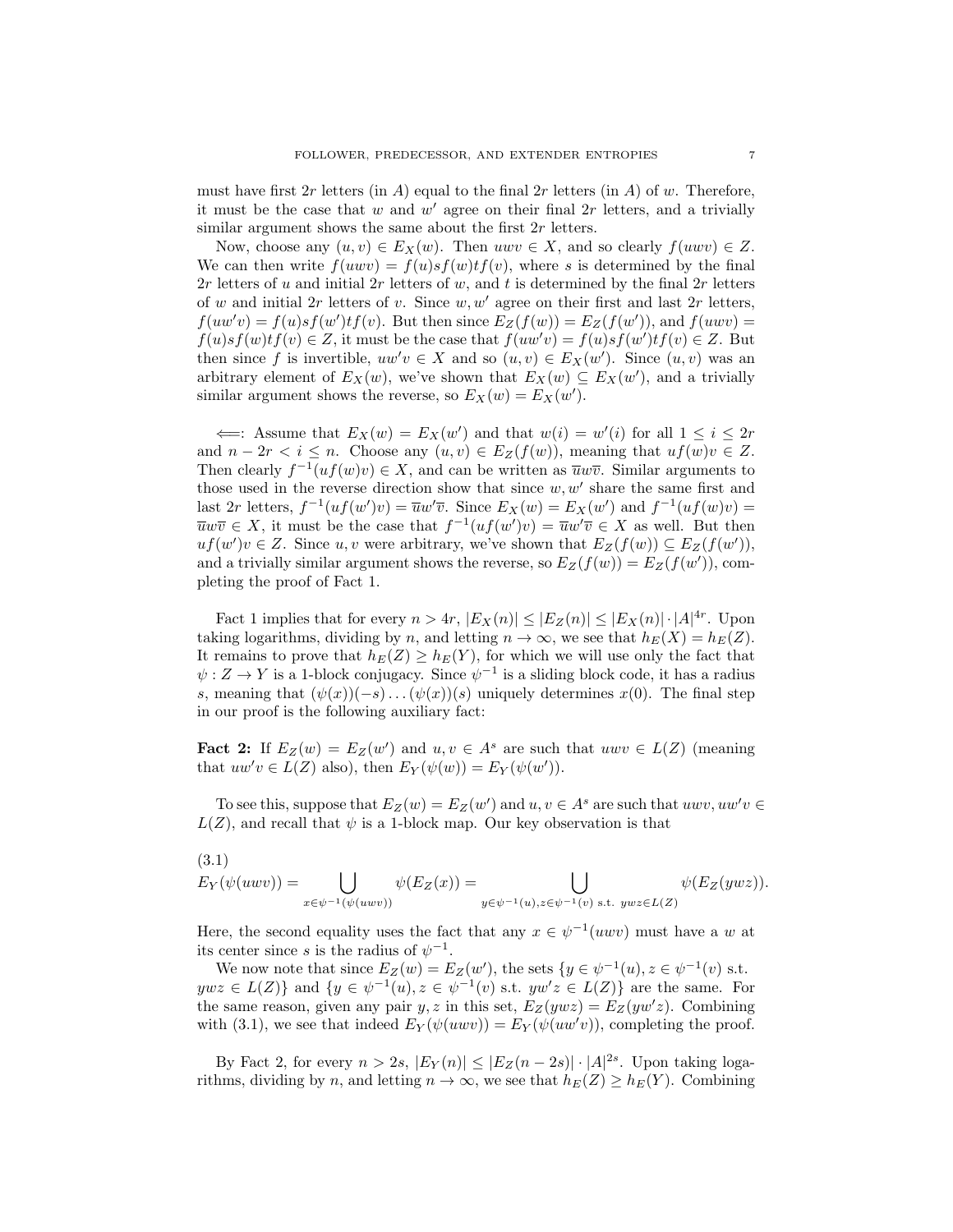with the fact that  $h_E(X) = h_E(Z)$ , we see that  $h_E(X) \geq h_E(Y)$ , and since we could repeat this proof with the roles of  $X$  and  $Y$  reversed, we see that indeed  $h_E(X) = h_E(Y)$ , completing the proof of Theorem 3.3.

 $\Box$ 

Unfortunately, we will show that follower entropy is not conjugacy-invariant. However, the following result bounds the amount by which it can increase under a conjugacy.

**Theorem 3.4.** If  $\phi: X \to Y$  is a conjugacy, r is the radius of  $\phi$ , and s is the radius of  $\phi^{-1}$ , then  $h_F(Y) \leq 2(r+s)h_F(X)$ .

*Proof.* Suppose that  $\phi: X \to Y$  is a conjugacy with radius r and whose inverse has radius s. As before, we decompose  $\phi = \psi \circ f^{[-r,r]}$ , where  $f^{[-r,r]}: X \to X^{[-r,r]}$ . We will prove Theorem 3.4 by showing first that  $h_F(X) = h_F(X^{[-r,r]})$  and then that  $h_F(Y) \leq 2(r+s)h_F(X^{[-r,r]})$ . We again use Z to denote  $X^{[-r,r]}$  and f to denote  $f^{[-r,r]}$ . We need the following auxiliary fact: for any  $n \geq 2r$  and  $w, w' \in$  $L_n(Z)$ ,  $F_Z(f(w)) = F_Z(f(w'))$  if and only if  $F_X(w) = F_X(w')$  and  $w(i) = w'(i)$  for  $n - 2r < i \leq n$ . We omit the proof, as it is trivially similar to that of Fact 1 in the proof of Theorem 3.3.

Then, for every  $n > 2r$ ,  $|F_X(n)| \leq |F_Z(n)| \leq |F_X(n)| \cdot |A|^{2r}$ . Upon taking logarithms, dividing by n, and taking the limsup as  $n \to \infty$ , we see that  $h_F(X) =$  $h_F(Z)$ . It now suffices to show that  $h_F(Y) \leq 2(r+s)h_F(Z)$ . We note that  $\psi: Z \to$ Y is a 1-block map, and that its inverse  $\psi^{-1}$  has radius  $r + s$ . Our key observation is that for any  $w \in L(Y)$  and  $u, v \in A^{r+s}$  for which  $uwv \in L(Y)$ ,

$$
(3.2) \quad F_Y(\psi(uwv)) = \bigcup_{x \in \psi^{-1}(\psi(uwv))} \psi(F_Z(x)) = \bigcup_{y \in \psi^{-1}(u), z \in \psi^{-1}(v) \text{ s.t. } ywz \in L(Z)} \psi(F_Z(ywz)).
$$

This means that for  $n > 2(r + s)$ , each follower set of an *n*-letter word in Y is determined by a collection of at most  $|A|^{2(r+s)}$  follower sets of *n*-letter words in Z. Therefore,

$$
|F_Y(n)| \le \sum_{i=1}^{2(r+s)} \binom{|F_X(n)|}{i} \le \sum_{i=1}^{2(r+s)} |F_X(n)|^i \le 2(r+s)|F_X(n)|^{2(r+s)}.
$$

Taking logarithms, dividing by n, and taking the limsup as  $n \to \infty$  yields  $h_F(Y) \leq 2(r+s)h_F(Z) = 2(r+s)h_F(X)$ , completing the proof of Theorem 3.4.  $\Box$ 

As an immediate corollary, we see that having zero follower entropy is a conjugacyinvariant condition.

Corollary 3.5. Having zero follower entropy is a conjugacy invariant, i.e. if X and Y are conjugate shift spaces and  $h_F(X) = 0$ , then  $h_F(Y) = 0$ .

Follower entropy itself is, however, not conjugacy invariant.

**Theorem 3.6.** There exist a pair of conjugate shift spaces  $X, Y$  with  $h_F(X) \neq$  $h_F(Y)$ .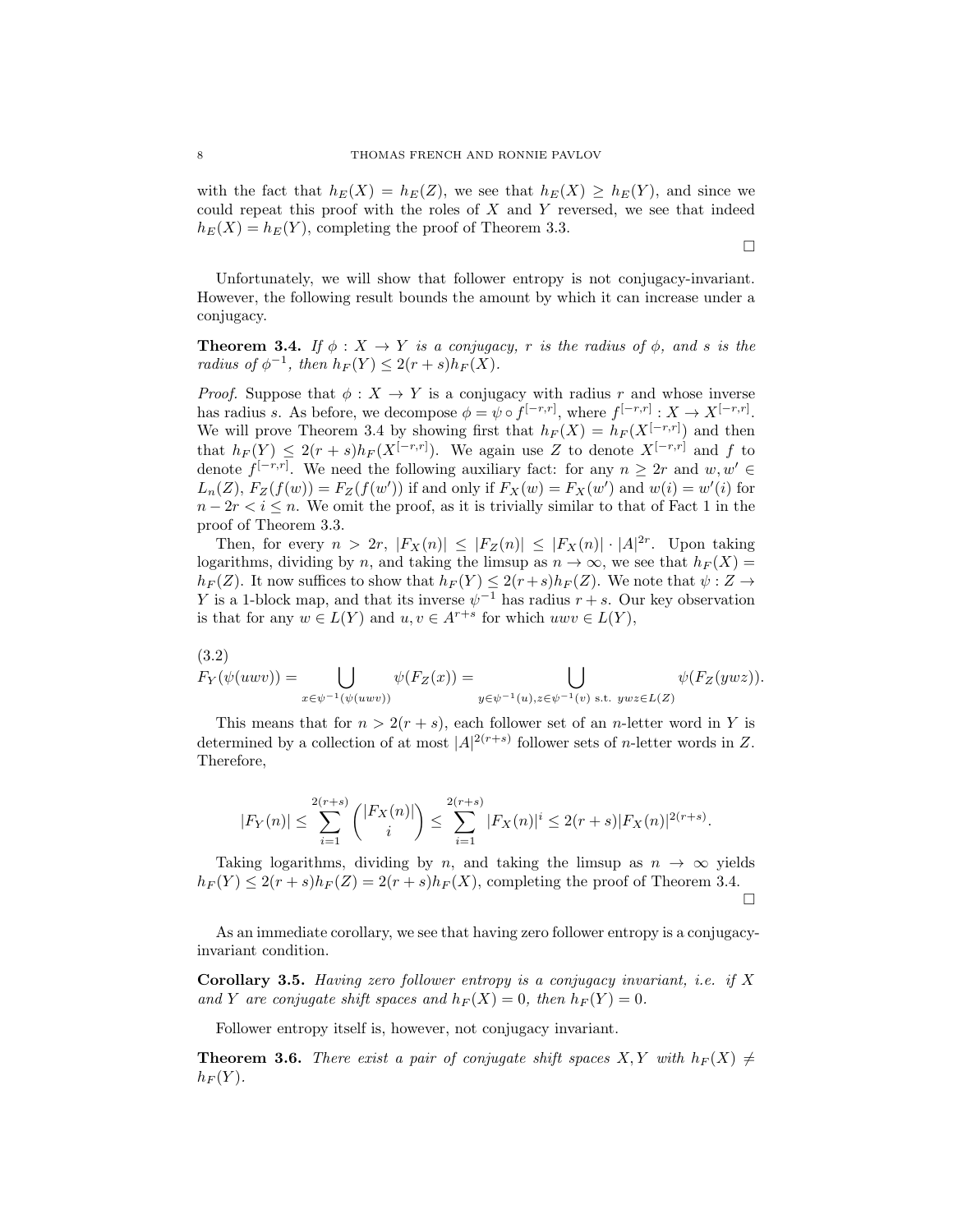*Proof.* We begin by defining a shift space  $X_1$  with alphabet  $\{0,1\}$  and  $h_F(X_1) > 0$ . For instance, by Corollary 2.28, we can choose  $X_\beta$  with  $1 < \beta < 2$  satisfying  $h_P (X_\beta) = \log \beta$  and define  $X_1 = \widehat{X_\beta}$ . Then by Lemma 2.22,  $h_F (X_1) = h_P (X_\beta) =$  $\log \beta > 0$ . Then, define  $X_2$  with alphabet  $\{0, 1, 0', 1'\}$  to be the disjoint union  $X_1 \cup X'_1$ , where  $X'_1$  consists of points of  $X_1$  with primes placed above every letter. Clearly  $|F_{X_2}(n)| = 2|F_{X_1}(n)|$ , and so  $h_F(X_2) = h_F(X_1)$ .

Now, we will define  $X_3$  with alphabet  $\{0, 1, 0', 1', a, b, c\}$ . Firstly, letters from  ${a, b, c}$  cannot appear consecutively or at distance 1 in points of  $X_3$ , i.e. we declare all words xy and xzy for  $x, y \in \{a, b, c\}$  and any z to be forbidden. Secondly, for any word of the form

$$
w = w_0 d_1 w_1 d_2 w_2 \dots d_n w_n,
$$

with  $d_i \in \{a, b, c\}$  and  $w_i \in \{0, 1, 0', 1'\}^*$  ( $w_0$  may be the empty word), define an auxiliary word  $\eta(w)$  in  $\{0, 1, 0', 1'\}^*$  as follows: whenever  $d_i = a$ , use the oddindexed letters from  $w_i$ , whenever  $d_i = b$ , use the even-indexed letters from  $w_i$ , and whenever  $d_i = c$ , ignore  $w_i$  entirely. Then,  $\eta(w)$  is formed by concatenating the corresponding words for each *i*. As an example,  $\eta(1'a011'0'b110'c11'1a0'1) = 01'10'$ . We say that  $w \in L(X_3)$  iff  $\eta(w) \in L(X_2)$ . Note that this includes some degenerate cases, for instance  $\{0, 1, 0', 1'\}^* \subset L(X_3)$  because for any  $w \in \{0, 1, 0', 1'\}^*$ ,  $\eta(w)$  is the empty word, which is vacuously in  $L(X_2)$ .

We note that for any  $w \in L_n(X_3)$ ,  $F_{X_3}(w)$  is determined entirely by its rightmost letter from  $\{a, b, c\}$  and by  $\eta(w) \in L(X_2)$  of length at most  $n/2$ . Therefore,  $|F_{X_3}(n)| \leq 3 \sum_{i=0}^{\lfloor n/2 \rfloor} |F_{X_2}(i)|$ , and taking logarithms, dividing by n, and taking the limsup as  $n \to \infty$  shows that  $h_F(X_3) \leq \frac{1}{2} h_F(X_2) = \frac{1}{2} h_F(X_1)$ .

We now define  $X_4$  to be the higher-block recoding  $X_3^{[0,1]}$ . By the proof of Theorem 3.4,  $h_F(X_4) = h_F(X_3) \leq \frac{1}{2} h_F(X_1)$ . The alphabet of  $X_4$  is now  $L_2(X_3) \subseteq$  $\{0, 1, 0', 1', a, b, c\}^2$ . Finally, we define a 1-block map  $\psi$  on  $X_4$  as follows: all letters of the alphabet of  $X_4$  of the form az or bz are sent under  $\psi$  to a new symbol  $*$ , and on all other letters of the alphabet of  $X_4$ ,  $\psi$  acts as the identity. Define  $X_5 = \psi(X_4)$ . We claim that  $\psi$  is injective, and therefore that  $X_4$  and  $X_5$  are conjugate. To see this, simply note that for any  $x \in X_4$ ,  $(\psi(x))(-1)(\psi(x))(0)(\psi(x))(1)$  uniquely determines  $x(0)$ ; if  $(\psi(x))(0) \neq *$ , then  $(\psi(x))(0) = x(0)$ , and if  $(\psi(x))(0) = *$ , then since a, b cannot appear consecutively or separated by distance 1 in  $X_3$ , both  $(\psi(x))(-1)$ and  $(\psi(x))(1)$  are not \*. Therefore,  $(\psi(x))(-1) = x(-1)$  and  $(\psi(x))(1) = x(1)$ , and by the definition of  $X_4$  as a higher-block recoding,  $x(-1)$  and  $x(1)$  determine  $x(0)$ . We have then shown that  $X_4$  and  $X_5$  are conjugate, and it remains only to show that  $h_F(X_5) > h_F(X_4)$ .

To see this, we begin by defining an injection from  $F_{X_1}(n) \times F_{X'_1}(n)$  to  $F_{X_5}(2n)$ . For any pair  $(F, F') \in F_{X_1}(n) \times F_{X_1'}(n)$ , arbitrarily choose  $v \in \hat{L}_n(X_1)$  and  $v' \in$  $L_n(X'_1)$  for which  $F = F_{X_1}(v)$  and  $\overrightarrow{F'} = F_{X'_1}(v')$ . Then, define a word  $\pi(F, F')$  by

$$
\pi(F, F') = * (v(1)v'(1))(v'(1)v(2))(v(2)v'(2))\dots(v(n)v'(n)).
$$

Firstly, we claim that  $\pi(F, F') \in L_{2n}(X_5)$ ; this is because  $v \in L(X_1)$ , and so  $av(1)v'(1)...v(n)v'(n) \in L(X_3)$ . Next, we claim that for any pairs  $(F_1, F'_1) \neq$  $(F_2, F_2') \in F_{X_1}(n) \times F_{X_1'}(n)$ ,  $F_{X_5}(\pi(F_1, F_1')) \neq F_{X_5}(\pi(F_2, F_2'))$ . Either  $F_1 \neq F_2$ or  $F'_1 \neq F'_2$ ; we begin with the former case. Let's say that  $v_i \in L_n(X_1)$  and  $v'_i \in L_n(X'_1)$   $(i = 1, 2)$  were used in the definition of  $\pi(F_i, F'_i)$ , meaning that  $F_i = F_{X_1}(v_i)$  and  $F'_i = F_{X'_1}(v'_i)$ . Without loss of generality, we assume that there is a word  $w = w(1) \dots w(m) \in F_1 \setminus F_2$ .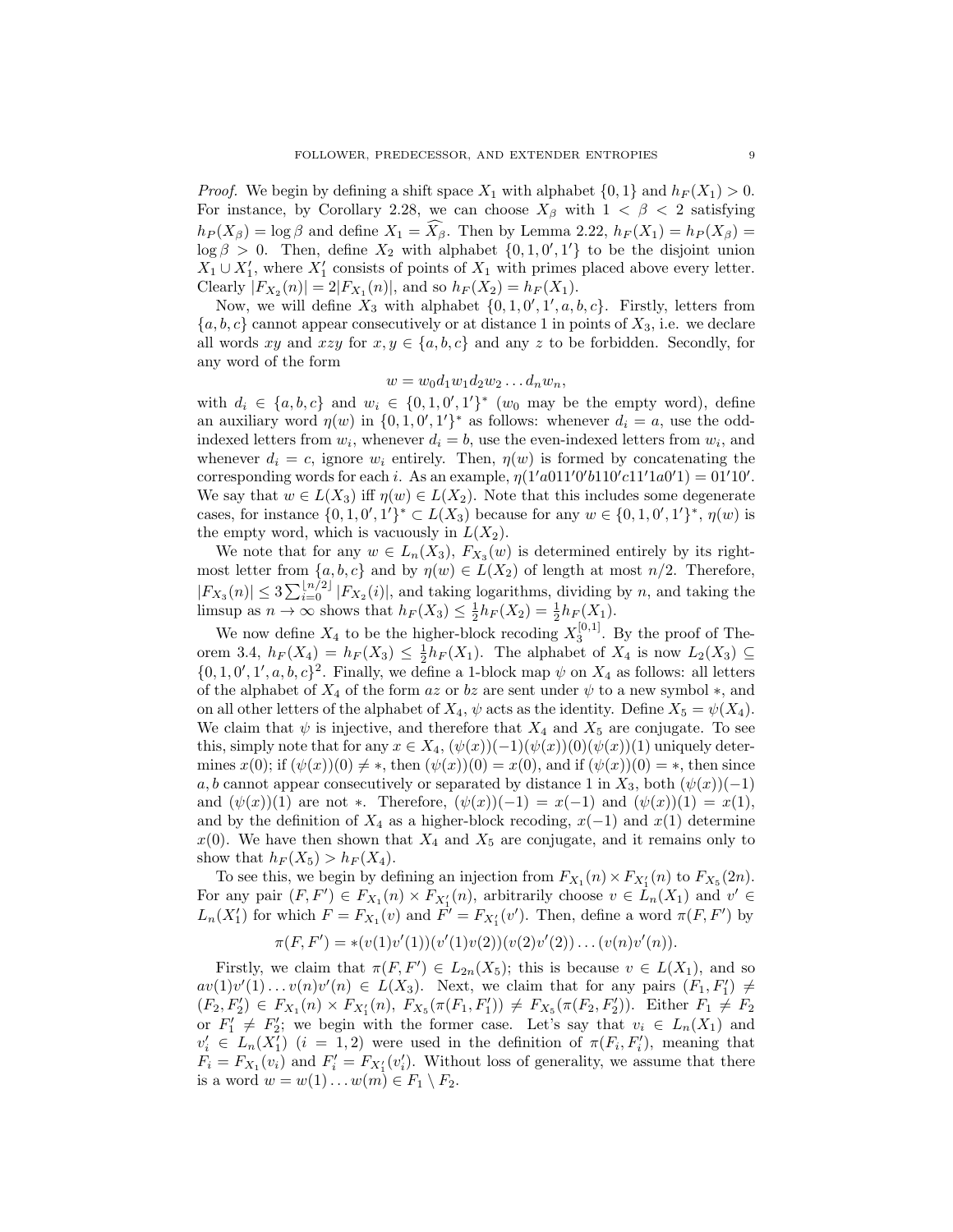Now, we claim that

 $u = (v_1(n)0)(0w(1))(w(1)0)(0w(2))(w(2)0)...(0w(m))(w(m)0)$ 

is in  $F_{X_5}(\pi(F_1, F_1'))$ , but is not in  $F_{X_5}(\pi(F_2, F_2'))$ . To see that  $\pi(F_1, F_1')u \in L(X_5)$ , we just note that  $v_1w \in L(X_1)$ , and so

 $av_1(1)v'_1(1)v_1(2)v'_1(2)...v_1(n)v'_1(n)w(1)0w(2)0...w(m)0 \in L(X_3).$ 

Assume for a contradiction that  $\pi(F_2, F_2')u \in L(X_5)$ . Then, by definition of  $\psi$ and  $X_4$  as a higher-block presentation, there must be some word of the form

 $tv_2(1)v'_2(1)... v_2(n)v'_2(n)w(1)0w(2)0...w(m)0$ 

in  $L(X_3)$ , where  $t \in \{a, b\}$ . However, clearly  $t \neq b$ , since if it were, the word  $v_2' 0^m$  would have to be in  $L(X_2)$ , which is impossible since the letters of  $v_2'$  are in  $\{0',1'\}$ . Therefore,  $t = a$ , and so by definition of  $X_3, v_2w \in L(X_1)$ , a contradiction to  $w \notin F_2 = F_{X_1}(v_2)$ . This implies that  $F_{X_5}(\pi(F_1, F_1')) \neq F_{X_5}(\pi(F_2, F_2'))$  when  $F_1 \neq F_2$ . The case for  $F_1' \neq F_2'$  is trivially similar, and so the map sending  $(F, F')$ to  $F_{X_5}(\pi(F, F'))$  is injective.

This implies that  $|F_{X_5}(2n)| \geq |F_{X_1}(n)| \cdot |F_{X'_1}(n)| = |F_{X_1}(n)|^2$ . Taking logarithms, dividing by 2n, and taking the limsup as  $n \to \infty$  shows that  $h_F(X_5) \ge$  $h_F(X_1)$ . Since we showed earlier that  $h_F(X_4) \leq \frac{1}{2} h_F(X_1)$ ,  $h_F(X_5) > h_F(X_4)$ , and the theorem is proved.

 $\Box$ 

We will show that under factor maps, nothing similar can be said, and also that even though extender entropy is a conjugacy invariant, it does not necessarily decrease under factor maps.

**Theorem 3.7.** There exist a shift space X and a factor map  $\phi: X \to Y$  such that  $h_E(X) = h_F(X) = 0$ , but  $h_E(Y)$ ,  $h_F(Y) > 0$ .

*Proof.* The alphabet of X will be  $\{1, 2, 3, a, b, c\}$ . The points of X are exactly those sequences

$$
\dots a_0 x_0^{(1)} x_0^{(2)} x_0^{(3)} a_1 x_1^{(1)} x_1^{(2)} x_1^{(3)} a_2 \dots
$$

with  $a_n \in \{1,2,3\}$  for every  $n \in \mathbb{Z}$ ,  $x_n^{(j)} \in \{a,b,c\}$  for all  $n \in \mathbb{Z}$  and  $j \in \{1,2,3\}$ , and for which the point  $(x_n^{(a_n)})_{n\in\mathbb{Z}}$  is in the context-free shift C.

First, we claim that  $h_E(X) = 0$ , which will trivially imply that  $h_F(X) = 0$ . To see this, we first claim that for  $v \in L(X)$  of the form  $a_1 x_1^{(1)} x_1^{(2)} x_1^{(3)} \dots a_n x_n^{(1)} x_n^{(2)} x_n^{(3)}$ ,  $E_X(v)$  is completely determined by  $E_C(\kappa(v))$ , where  $\kappa(v)$  denotes  $x_1^{(a_1)} \dots x_n^{(a_n)} \in$  $L(C)$ ; the proof is left to the reader. Then, for an arbitrary word  $w \in L(X)$ , we can decompose as  $w = pvs$ , where v has the form above, p has length at most 3 and consists of letters in  $\{a, b, c\}$ , and s has length at most 3, has first letter in  $\{1, 2, 3\}$ , and all remaining letters in  $\{a, b, c\}$ . Then,  $E_X(w)$  is a projection of  $E_X(v)$  determined by p and s, meaning that  $E_X(w)$  is completely determined by  $E_C(\kappa(v))$ , p, and s. Therefore,

$$
|E_X(n)| \le (27 + 9 + 3 + 1)^2 E_C(\lceil n/4 \rceil).
$$

Since  $h_E(C) = 0$ , taking logarithms, dividing by n, and letting  $n \to \infty$  shows that  $h_E(X) = 0$ , trivially implying that  $h_F(X) = 0$  as well.

We now define a simple 1-block factor map on  $X: \phi$  maps 1, 2, and 3 to a new symbol  $*$  and each of a, b, c to themselves. We denote  $\phi(X)$  by Y, a shift space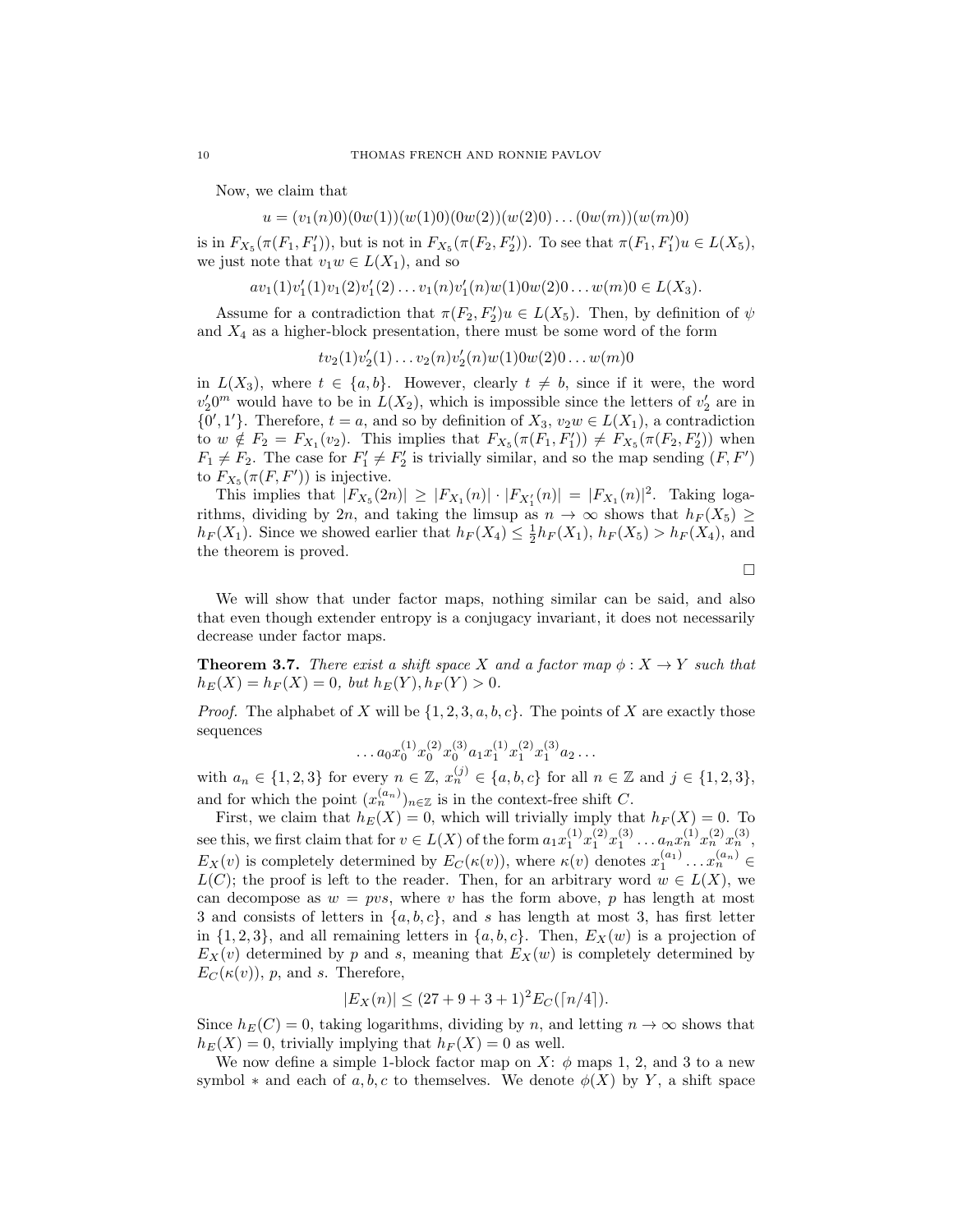with alphabet  $\{*, a, b, c\}$ . We claim that  $h_F(Y) > 0$ , which will obviously imply that  $h_E(Y) > 0$  as well. To verify this, we will show that for any n, all words of the form  $*w_1 * w_2 ... * w_n$ , where each  $w_i$  is either aba or abc, are in  $L(Y)$ , and have distinct follower sets in Y.

The first claim is fairly simple: clearly, since  $a^{\infty} \in C$ , for any choice of the words  $w_n$  (between aba and abc), the point  $\dots w_1 w_2 w_3 \dots$  is in X, and so every point of the form  $\dots * w_1 * w_2 * w_3 \dots$  is in Y. To see the second claim, consider any n and unequal words  $v = *w_1 * w_2 ... * w_n$  and  $v' = *w'_1 * w'_2 ... * w'_n$ . Since  $v \neq v'$ , there exists i so that  $w_i \neq w'_i$ ; without loss of generality we assume that  $w_i = abc$ and  $w'_i = aba$ .

We claim that the word  $u = (*aaa)^i(*bbb)^n * ccc$  is in  $F_Y(v) \setminus F_Y(v')$ . To see that  $vu \in L(Y)$  (i.e. that  $u \in F_Y(v)$ ), we simply note that

$$
2w_1 2w_2 \ldots 2w_{i-1} 3w_i 1w_{i+1} \ldots 1w_n (1aaa)^i (1bbb)^n 1ccc
$$

is in  $L(X)$ , since the word spelled out by the indicated letters is  $b^{i-1}ca^n b^n c$ , which is in  $L(C)$ . The  $\phi$ -image of this word is vu, which is therefore in  $L(Y)$ .

Assume for a contradiction that  $v'u \in L(Y)$ . Then, some word of the form

$$
a_1w_1'a_2w_2' \ldots a_nw_n'a_{n+1}aaa \ldots a_{n+i}aaa a_{n+i+1}bbb \ldots a_{2n+i}bbb a_{2n+i+1}ccc
$$

would have to be in  $L(X)$ , where each  $a_i \in \{1, 2, 3\}$ . In particular, this implies that a word of the form

 $b_1b_2 \ldots b_na^ib^nc$ 

is in  $L(C)$ , where each  $b_i \in \{a, b, c\}$ . Note that since  $w'_i = aba, b_i \neq c$ . However, by definition of C,  $a^i b^n c$  for  $n > i$  must be immediately preceded by  $ca^{n-i}$  in any point of C. This is a contradiction since  $b_i \neq c$ . Therefore,  $v'u \notin L(Y)$ . We have then shown that  $F_Y(v) \neq F_Y(v')$ , and since v and v' were arbitrary, that  $|F_Y(4n)| \ge 2^n$ . We take logarithms, divide by n, and take the limsup as  $n \to \infty$  to see that  $h_F(Y) \ge \frac{\log 2}{4} > 0$ ; clearly  $h_E(Y) \ge h_F(Y) > 0$ , and our proof is complete.  $\Box$ 

## 4. Applications

The key to both applications mentioned in the introduction is Corollary 2.28.

**Theorem 4.1.** For all  $\beta$  outside a meager set of zero Lebesgue measure, the  $\beta$ -shift  $(X_\beta, \sigma)$  is not conjugate to its inverse.

*Proof.* For any  $\beta$  outside the meager set of Lebesgue measure 0 from Corollary 2.28,  $h_F(\beta) = 0$  and  $h_P(X_\beta) > 0$ . Then by Lemma 2.22,  $h_F(X_\beta) = h_P(X_\beta) > 0$ , and so by Corollary 3.5,  $(X_{\beta}, \sigma)$  and  $(\widehat{X}_{\beta}, \sigma)$  are not conjugate. Then by Lemma 2.21,  $(X_{\beta}, \sigma)$  and  $(X_{\beta}, \sigma^{-1})$  are also not conjugate.  $(X_{\beta}, \sigma)$  and  $(X_{\beta}, \sigma^{-1})$  are also not conjugate.

Remark 4.2. This fact could be proved in a similar fashion by using the left and right constraint entropies from [1].

**Theorem 4.3.** For any  $x \leq y$ , there exists a shift space X with  $h_E(X) = x$  and  $h(X) = y$ .

*Proof.* It is clearly sufficient to treat the cases  $x = 0$  and  $x = y$  only, since  $h(X)$ and  $h_E(X)$  are additive under products (Theorem 3.2), and one can write  $(x, y)$  as  $(0, y - x) + (x, x).$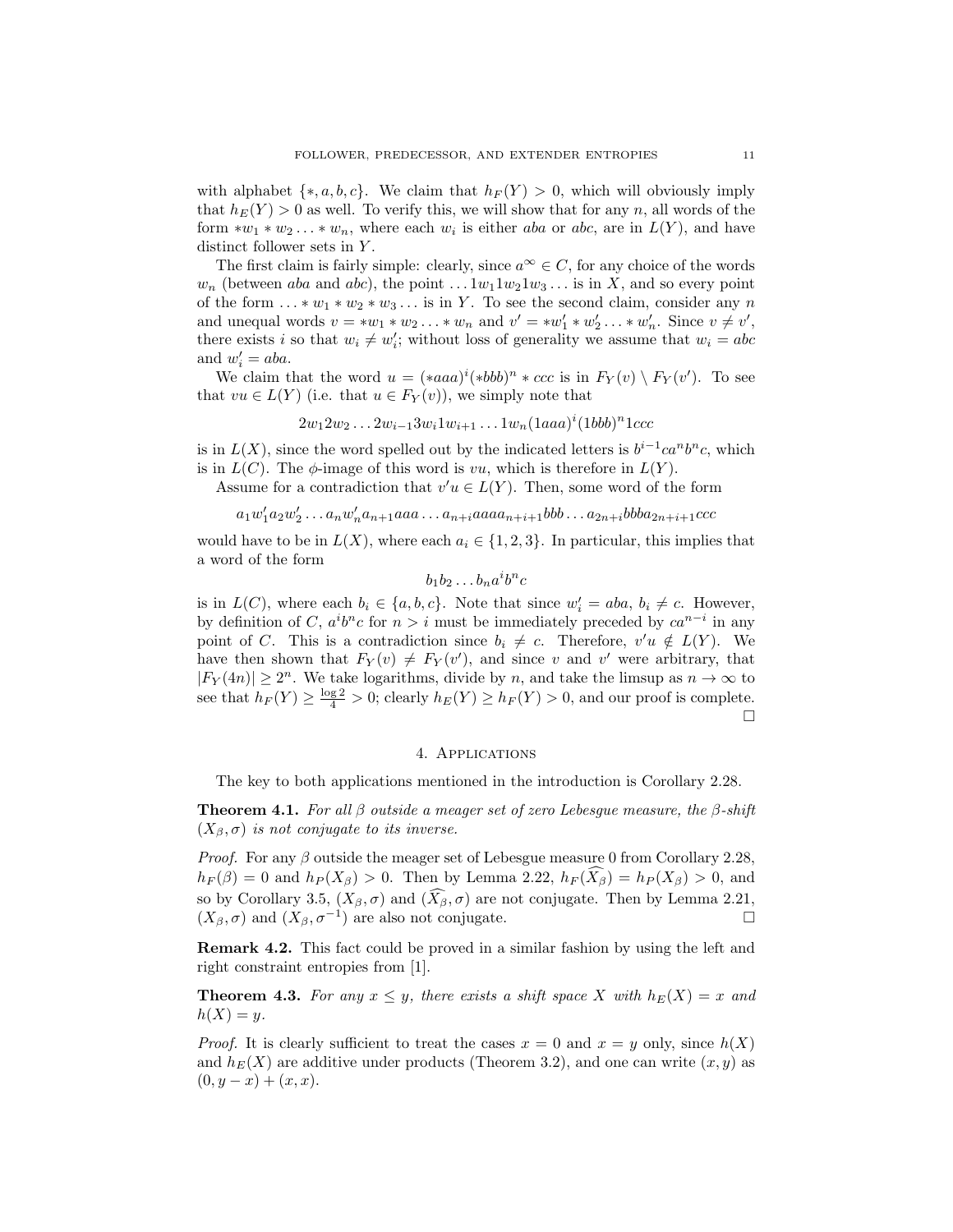Consider any  $x > 0$ . By Corollary 2.28, there exists  $\alpha > x$  where  $x/\alpha \notin \mathbb{Q}$  and where  $h_E(X_\beta) = h(X_\beta) = \alpha$ . Take S to be a Sturmian shift space with rotation number  $x/\alpha \in (0,1) \setminus \mathbb{Q}$ . (We will not define Sturmian shift spaces here, but the only properties we will need is that for S Sturmian with rotation number  $\eta$ , the alphabet is  $\{0,1\}$  and every word in  $L_n(S)$  contains either  $\lfloor n\eta \rfloor$  or  $\lfloor n\eta \rfloor$  1 symbols. See Chapter 6 of [2] for a complete introduction to Sturmian shifts.)

Then, define a new shift space Z as follows. Choose  $* \notin A$  and define the alphabet of Z to be  $(*,0) \sqcup (A \times \{1\})$ . If we write a sequence z on this alphabet as  $z = ((z(n))_1, (z(n))_2)_{n \in \mathbb{Z}}$ , then the shift space Z is the set of all such z where  $((z(n))_2)_{n\in\mathbb{Z}}\in S$  and  $((z(n))_1)_{\{n\;:\;z(n)_2=1\}}\in X_\beta$ , i.e. the first coordinates of z at locations where the second coordinate has a 1, taken in order, comprise a point of  $X_{\beta}$ .

We claim that  $h(Z) = h_E(Z) = x$ . Let's first show that  $h(Z) = x$ . For any  $v \in$  $L_n(S)$ , denote by  $|v|_1$  the number of 1 symbols in v. Then, for each  $u \in L_{|v|_1}(X_\beta)$ , we can create  $w(u, v) \in L_n(Z)$  by placing v in the second coordinate,  $*$  in the first coordinate at each location where  $v$  has a 0, and placing  $u$  in the first coordinate along the set of indices where v has 1s. By definition,  $L_n(Z)$  is in fact the set of all such  $w(u, v)$ , and the map  $(u, v) \mapsto w(u, v)$  is a bijection. To estimate  $|L_n(Z)|$ , we therefore need only to estimate the number of such pairs  $(u, v)$ .

Recall that since S is Sturmian,  $|v|_1$  is always either  $|nx/\alpha|$  or  $\lceil nx/\alpha \rceil$ , and that  $|L_n(S)| = n + 1$ . Therefore,

$$
(n+1)|L_{\lfloor nx/\alpha\rfloor}(X_{\beta})| \leq |L_n(Z)| \leq (n+1)|L_{\lceil nx/\alpha\rceil}(X_{\beta})|.
$$

But then, taking logarithms, dividing by n, and letting  $n \to \infty$  yields  $h(Z) =$  $(x/\alpha)h(X_\beta)=x.$ 

Then  $h_E(Z) \leq h(Z) = x$ , so we need only show that  $h_E(Z) \geq x$ . For this, we fix  $v \in L_n(S)$ , and claim that if  $u, u' \in L_{|v|_1}(X_\beta)$  and  $E_{X_\beta}(u) \neq E_{X_\beta}(u')$ , then  $E_Z(w(u, v)) \neq E_Z(w(u', v))$ . To see this, assume that  $E_{X_\beta}(u') \not\subset E_{X_\beta}(u)$ , choose a pair  $(s,t) \in E_{X_{\beta}}(u') \setminus E_{X_{\beta}}(u)$ , and choose  $(a,b) \in E_{S}(v)$  where a has |s| 1s and b has  $|t|$  1s. Then, create p with a in the second coordinate,  $*$  in the first coordinate at all locations of 0s in  $a$ , and  $s$  spelled out along the first coordinate at indices where a has 1 symbols. Similarly create  $q$  from b and t. It's immediate from the definition of z that  $(p,q) \in E_Z(w(u',v)) \setminus E_Z(w(u,v))$ , and so  $E_Z(w(u,v)) \neq E_Z(w(u',v))$ . Then, all distinct extender sets among  $u \in L_{|v|_1}(X_\beta)$  yield distinct extender sets in words of  $L_n(Z)$ , i.e.

$$
|E_Z(n)| \geq |E_{X_\beta}(|v|_1)|.
$$

Since  $|v|_1 = |nx/\alpha|$  or  $|v|_1 = \lfloor nx/\alpha \rfloor$ , taking logarithms, dividing by n, and letting  $n \to \infty$  yields  $h_E(Z) \ge (x/\alpha)h_E(X_\beta) = x$ , completing the proof that  $h(Z) = h_E(Z) = x.$ 

It remains only to construct Y with  $h_E(Y) = 0$  and  $h(Y) = x$ . First, choose n with  $\log n > x$  and  $x/\log n \notin \mathbb{Q}$ , and define F to be the full shift on n symbols. Then,  $h(F) = \log n$  and  $h_E(F) = 0$ . Perform exactly the same procedure as above, where F replaces  $X_\beta$  and S is chosen to have rotation number  $x/\log n$ . Then, exactly as above,  $h_E(Y) = (x/\log n)h_E(F) = 0$ , and  $h(Y) = (x/\log n)h(F) = x$ , completing the proof.